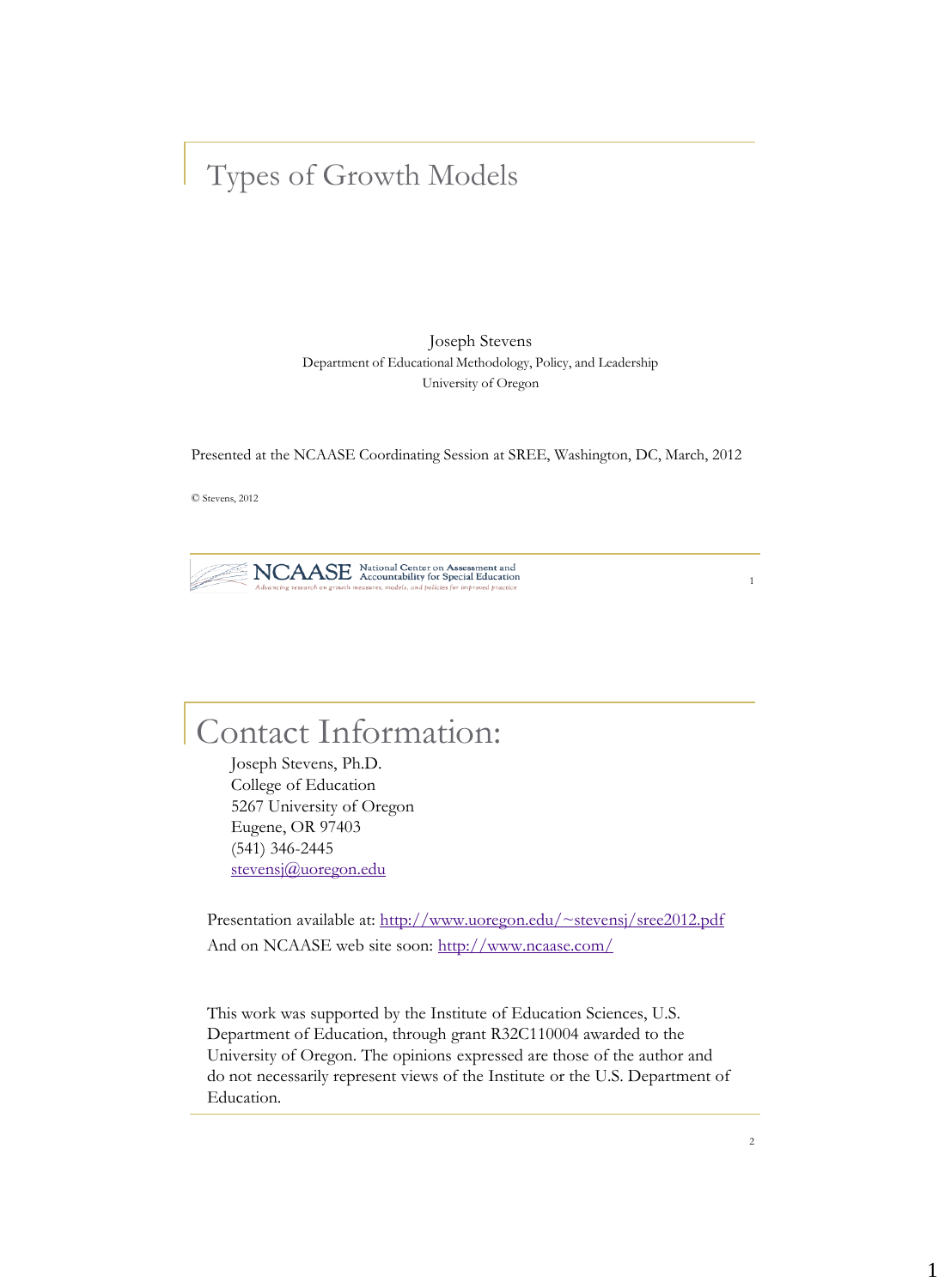### Presentation Purpose

- **Briefly describe some types of accountability models and my** own definitions of some key terms and characteristics of growth models
- Some information about goals of NCAASE work:
	- **Explore how different models work to describe growth at student and** school levels (our work does not include classroom/teacher level)
	- $\Box$  Explicitly extend work on growth models to special education students
	- □ Study impact of common challenges like attrition and mobility
	- □ Study effect of design choices on results (e.g., including covariates or not; including process variables like OTL or not)
	- □ Study growth within and between formative, interim, and summative assessments
- NCAASE goals do not include "evaluating" existing systems or attempting to decide "best" model

<http://www.uoregon.edu/~stevensj/sree2012.pdf>

3

#### Brief Background

- In the pre-NCLB era, larger variety of accountability models in use, usually implemented at the district level
- NCLB standardized accountability systems and required state level systems and school level reporting
	- $\Box$  Swept away existing systems and assessments
	- □ NCLB depended wholly on single year status models with exception of the two year "safe harbor" calculation
- In 2005, flexibility allowed for Pilot Growth Models and now further expansion under Race To The Top
- More variety in models now in use across the country
- Limited research or evidence for reliability and validity of many models now in use

<http://www.uoregon.edu/~stevensj/sree2012.pdf>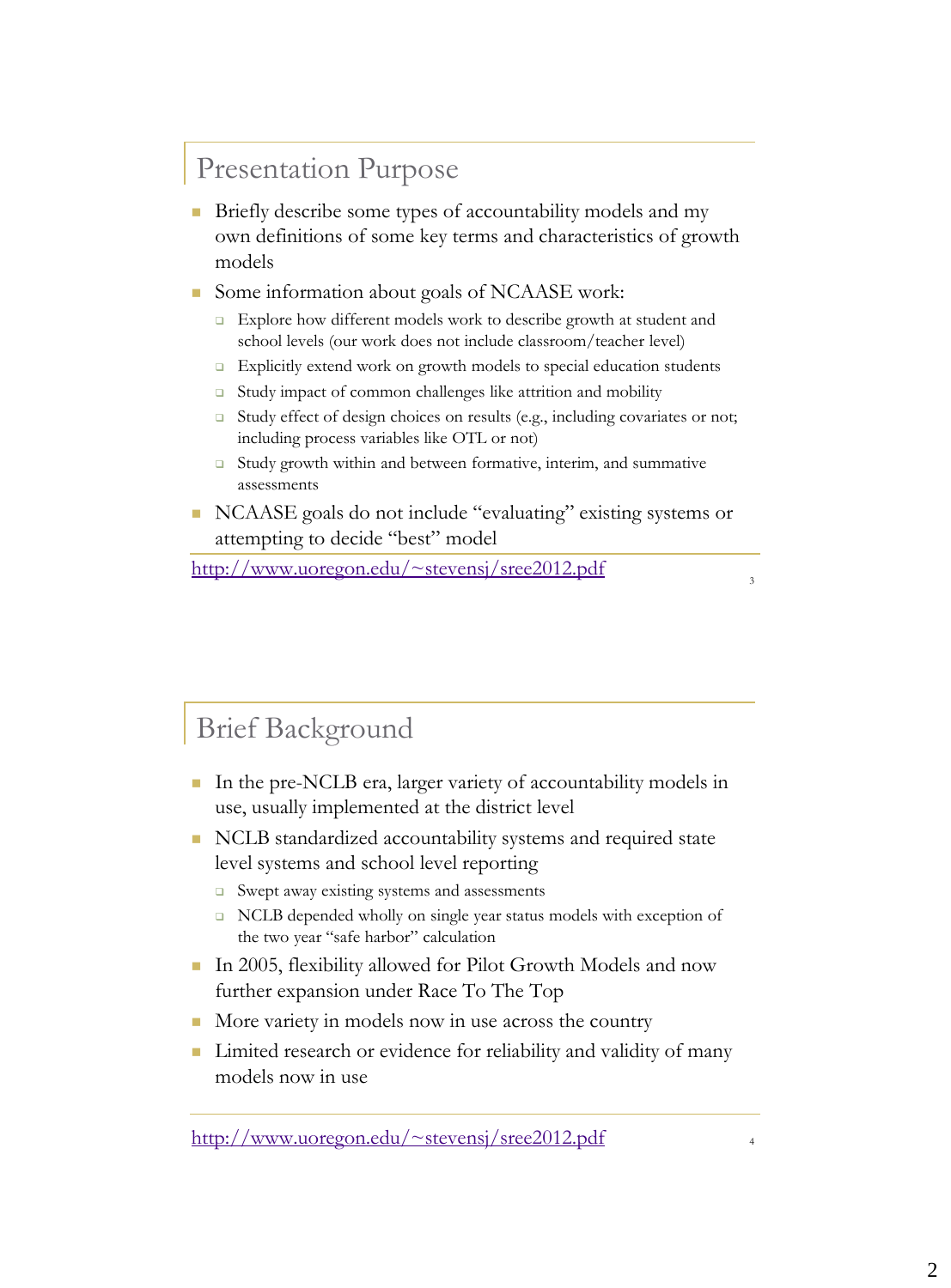#### How to Measure Educational Effectiveness?

- **Estimating educational impact is a complex task; a problem in** research or program evaluation design (see Stevens, 2005)
- Challenge of separating "intake" from "impact" of the school (Raudenbush & Willms, 1995)
- Intake includes confounding effects of pre-existing differences, out-of-school learning, family, poverty, community, etc.
- For valid inference, need to disentangle multiple influences on student learning; correctly identify effect of teacher, program, school
- Growth models have promise of providing greater control over individual differences between students; students serve as their own controls; some control over preexisting conditions

<http://www.uoregon.edu/~stevensj/sree2012.pdf>

### NCAASE Issues to Study

Study issues important in implementing growth models:

- Number and timing of assessments
- **Effect of score scales on estimates**
- Methods for reporting growth
- Precision and accuracy of models and how affected by model variations
- Effect of covariates (e.g., OTL, prior achievement)
- **Attrition and Missing Data** 
	- □ Cohort Stability
	- □ Missing data, drop-outs, mobility and transfer
- **Functional Form of Growth**
- Inclusion of and identification of Special Education Students

NCAASE National Center on Assessment and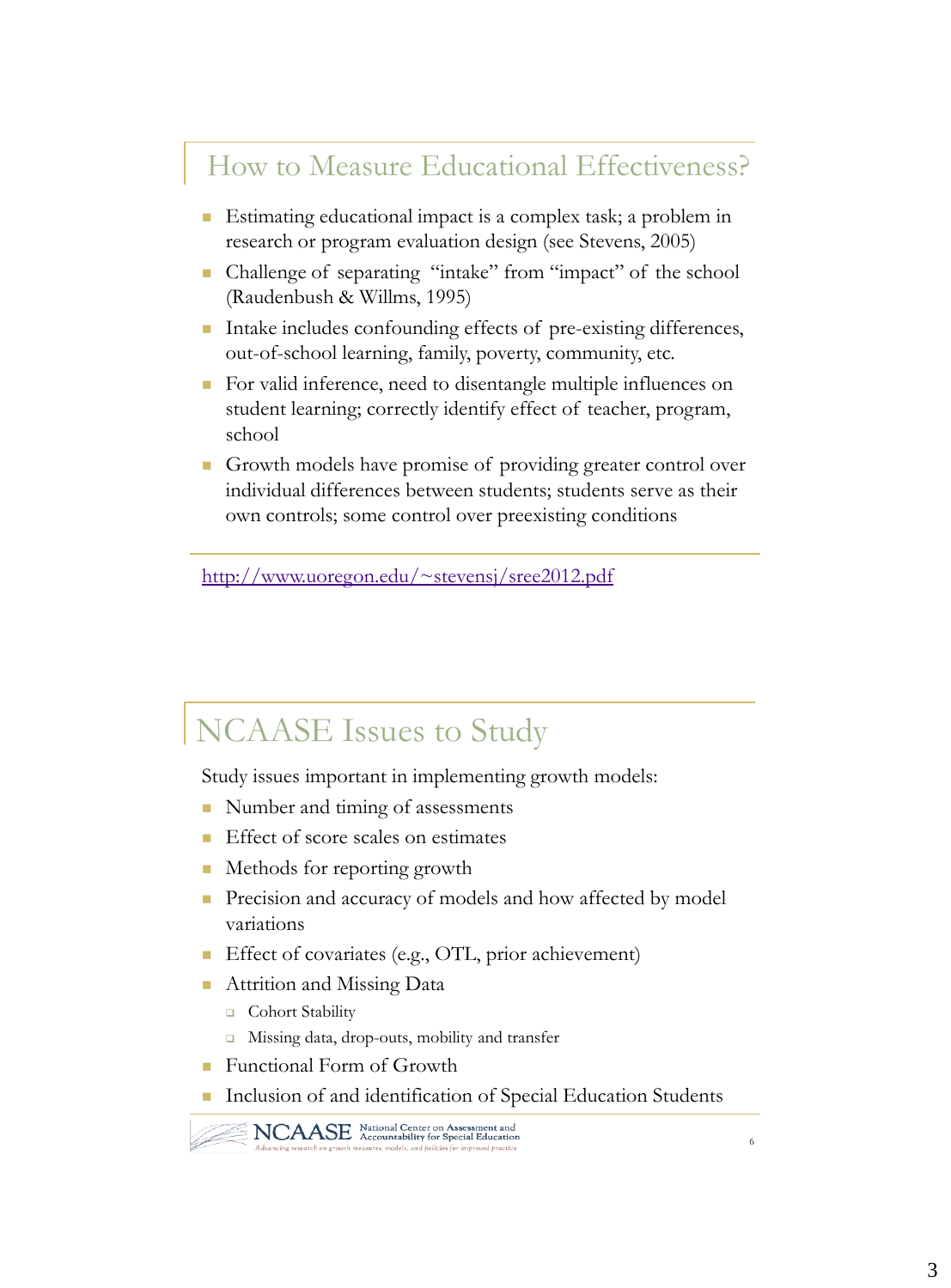# What is the Purpose/Question?

■ What is achievement growth of a student over time?

 On average, how much does student achievement Not one analysis or model that is "best" for all Compared to students with the same prior to students with the same prior to students with the same prior to students with the same prior to students with the same prior to students with the same prior to students with the questions.

Different questions/purposes may require a different higher or lower than would be expected?

7

8

standards in three years?

If Is this school an effective school?

NCAASE National Center on Assessment and

## What is "Growth"

- **Federal definitions:** 
	- NCLB
	- RTTT, recent flexibility: " **'Student growth' is the change in student achievement for an individual student between two or more points in time** (U. S. Department of Education, 2011, p. 9)."
- Growth that is conditional on time is an absolute growth model
- Growth that is conditional on prior achievement is a relative growth model (Briggs & Betebenner, 2009)

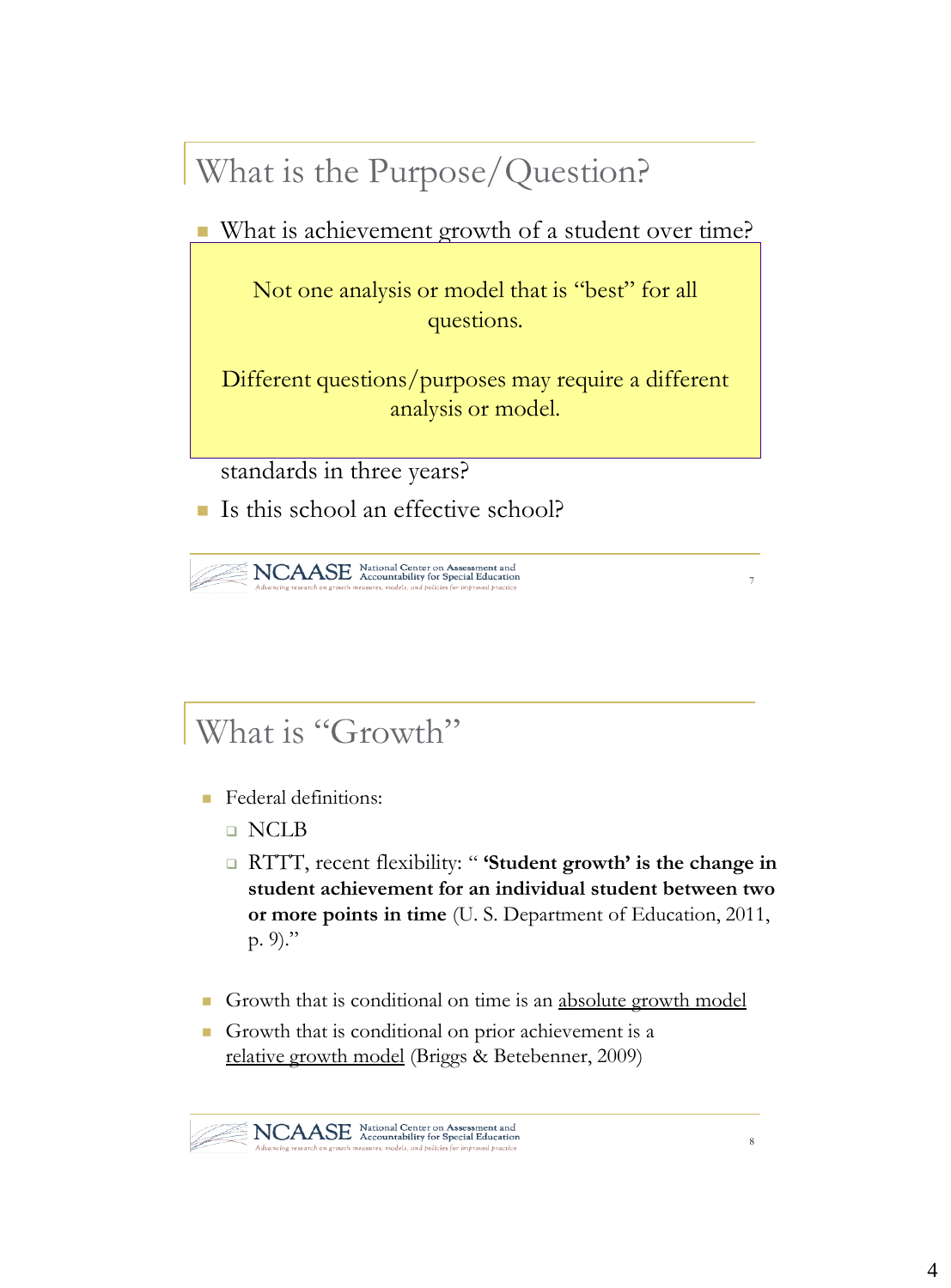## Types of "Growth" Models

- Status and AYP
- **Different Groups Improvement**
- Same Groups Improvement
- Transition Matrix
- Simple Growth
- Residual and Gain Score Models
- Value-Added Models
- Multilevel Growth Models
- **Piecewise Growth Models**

NCAASE National Center on Assessment and

## NCLB Status and Improvement Models

- Status models provide a snapshot of performance—a census
- Interpretation via comparison to a performance standard or benchmark
- Another variant in NCLB is the different groups improvement model, embodied in the NCLB "safe harbor" provision
	- Different cohorts of students compared from one year to another
	- □ Cohort stability, attrition and mobility important issues
- Status models considered growth models by some, however:
	- Individual student progress over time not tracked
	- Requires assumption that student population has remained stable from one year to the next

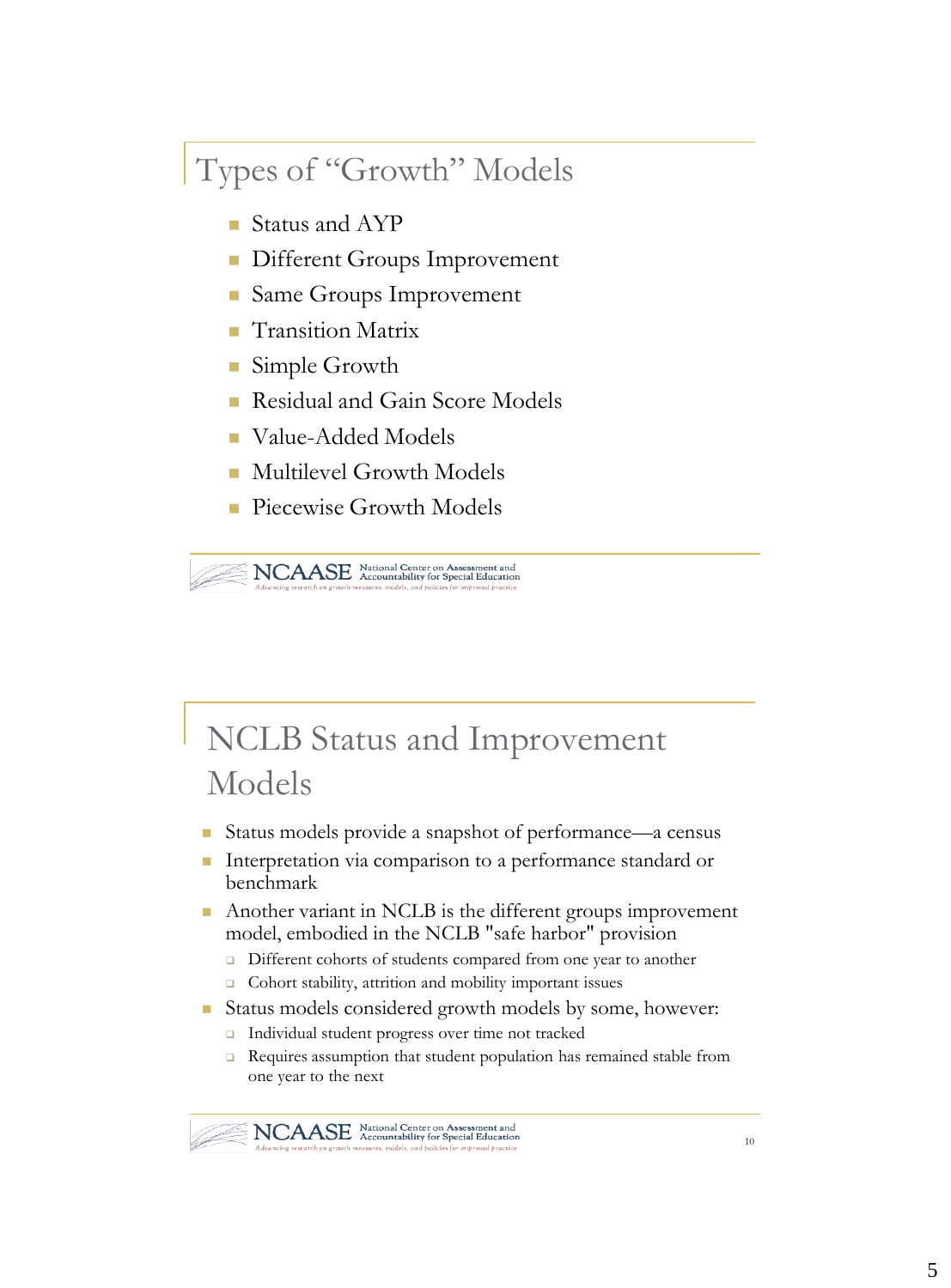Types of Growth Models: Status Models— AYP





Different Groups Improvement Models (Safe Harbor\*)



\* If 10% or more of the 2010 group meet AYP than in the 2009 group, school is held "safe". Note that different cohorts of students are being compared.

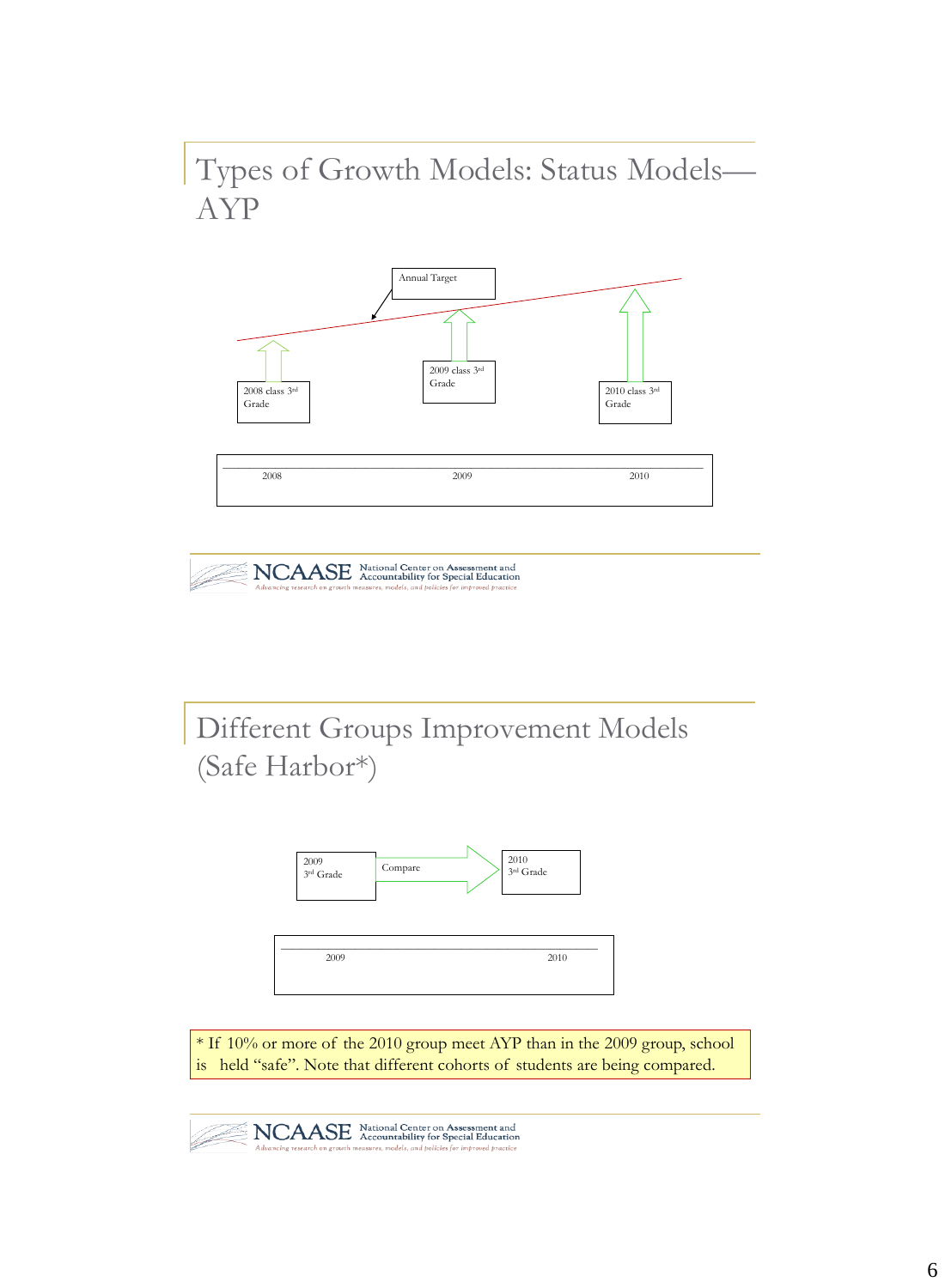#### Same Groups Improvement Models



Unmatched cohorts compared over time. Attrition and mobility are major challenges unless probability sampling is used (e.g., NAEP). Popular model before NCLB.

NCAASE National Center on Assessment and

## Transition Matrix

- Change tracked at the performance standard level (e.g., Below Basic, Basic, Proficient, Advanced)
- Table with previous performance levels as rows and current performance levels as columns
- Each cell indicates percent of students that moved from year to year
	- The diagonal cells indicate students at same level
	- Cells below the diagonal show the students with lower performance
	- Cells above the diagonal show the students with higher performance
	- □ Can be combined across classes and grades to show total performance for the school
	- □ Not really growth if students are not tracked individually
	- Allows scores from tests on different scales to be aggregated (e.g., special education students taking alternate assessments)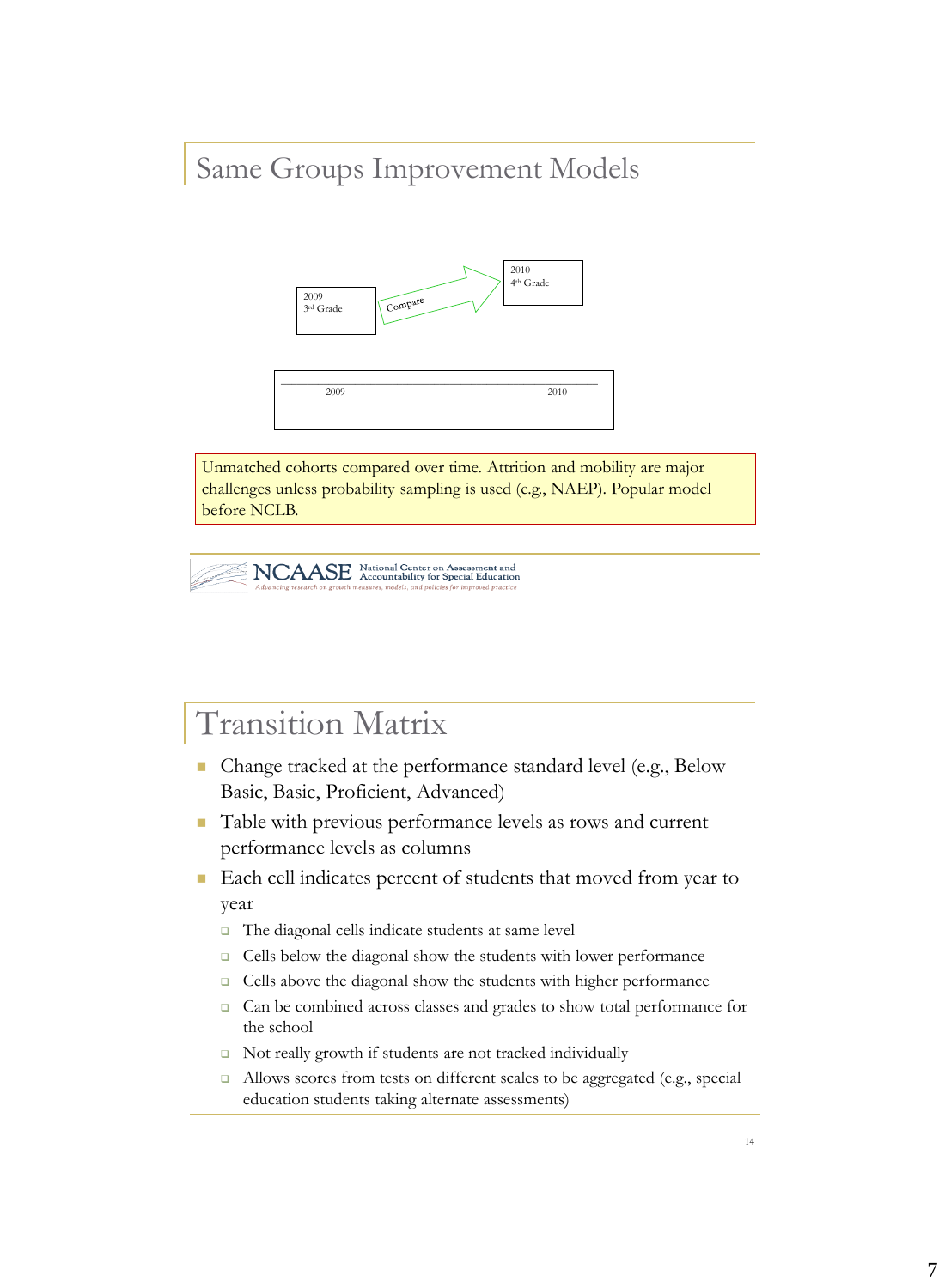## Example Transition Matrix

|                            | 2010 Percent Proficient |              |            |          |  |
|----------------------------|-------------------------|--------------|------------|----------|--|
| 2009 Percent<br>Proficient | Below<br>Basic          | <b>Basic</b> | Proficient | Advanced |  |
| <b>Below Basic</b>         | 68%                     | 30%          | $2\%$      | $0\%$    |  |
| Basic                      | 16%                     | 61%          | 20%        | $3\%$    |  |
| Proficient                 | $7\%$                   | 24%          | 58%        | $11\%$   |  |
| Advanced                   | $0\%$                   | $6\%$        | 29%        | 65%      |  |

15

### Simple Growth Models

- Simple growth models track individual student scores over two or more measurement occasions
	- Results are often displayed graphically
	- Analysis is usually quite simple (arithmetic rather than statistical estimation)
- Commonly used in classroom and school applications
- Can provide useful information for progress monitoring or instructional intervention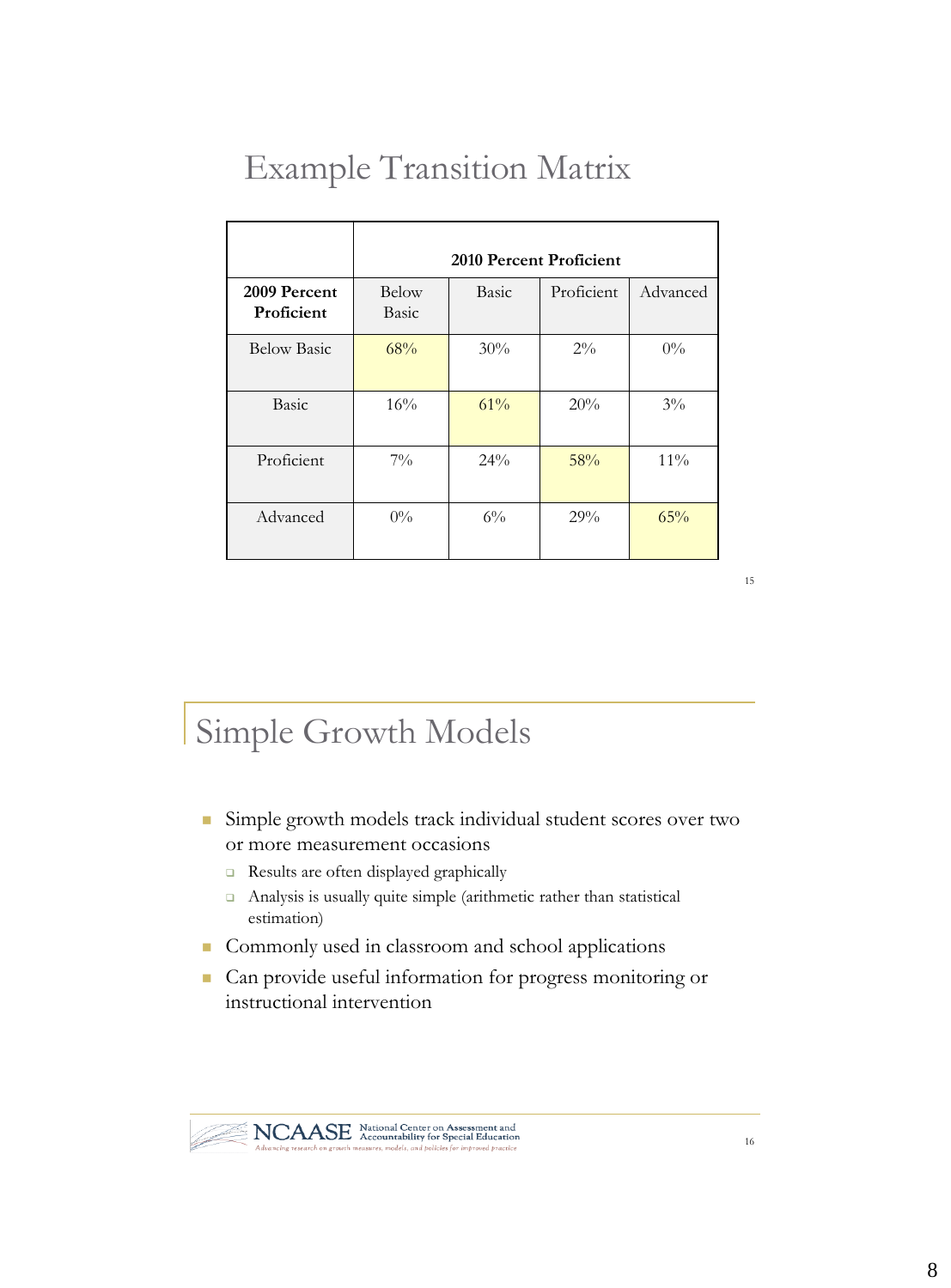### Simple Growth Models

| Student        | 2009 6th<br>grade score | 2010 7th<br>grade score | Change in<br>scores |
|----------------|-------------------------|-------------------------|---------------------|
| Student 1      | 610                     | 645                     | $+35$               |
| Student 2      | 573                     | 585                     | $+12$               |
| Student 3      | 559                     | 604                     | $+45$               |
| .              | .                       | .                       | .                   |
| Student n      | 601                     | 623                     | $+22$               |
| School average | 581                     | 618                     | $+37$               |

17

## Residual Models

- Simplest residual model predicts current performance from prior achievement
- Difference between predicted and observed scores in the current year is the residual
- Residual gains near zero indicate growth consistent with prediction, positive scores indicate greater than predicted growth and negative scores indicate performance lower than predicted growth
- Residual gain scores can be averaged to obtain a group or school growth measure
- Problem of RTM

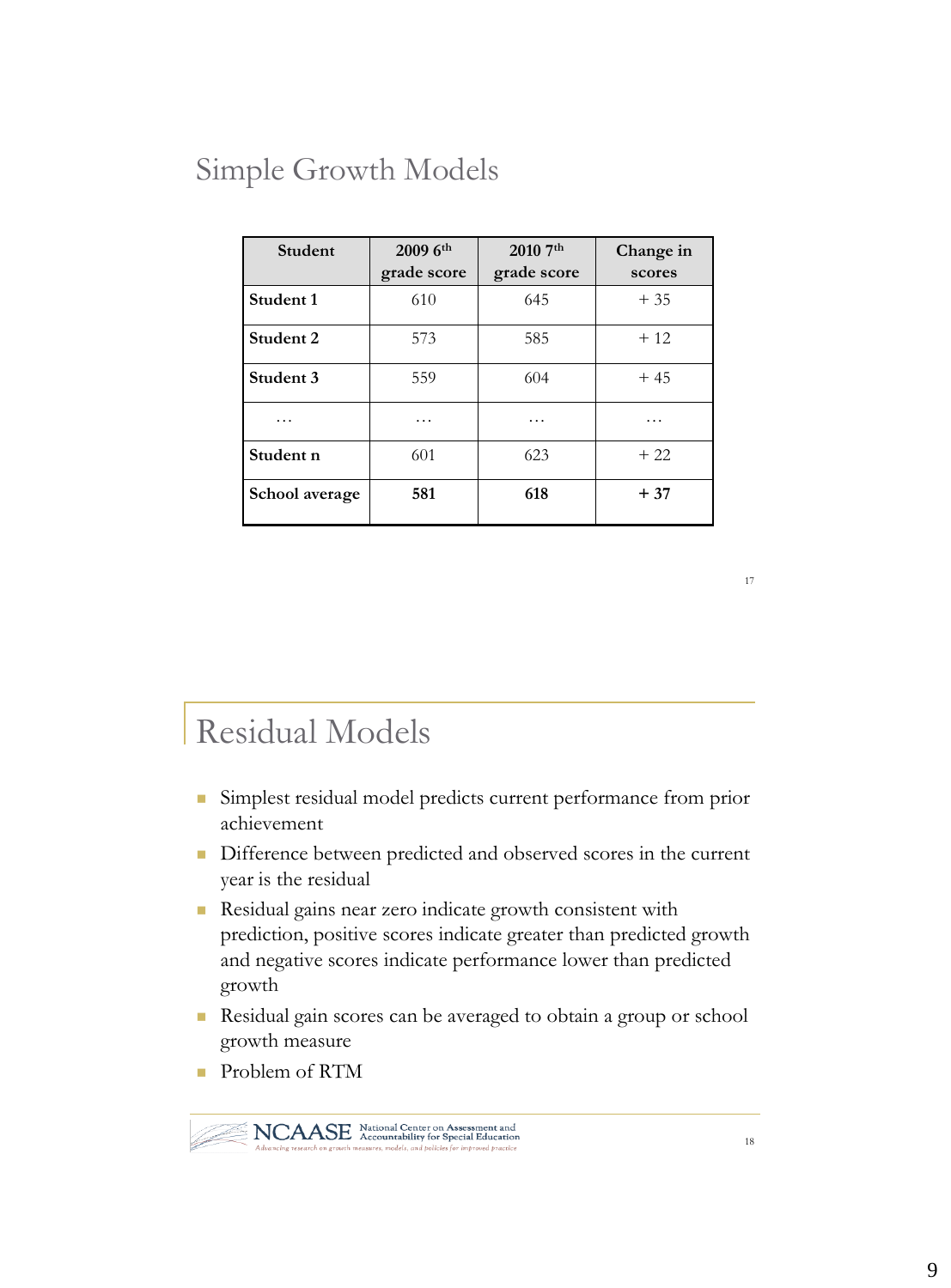### Residual Model



### Residual Model

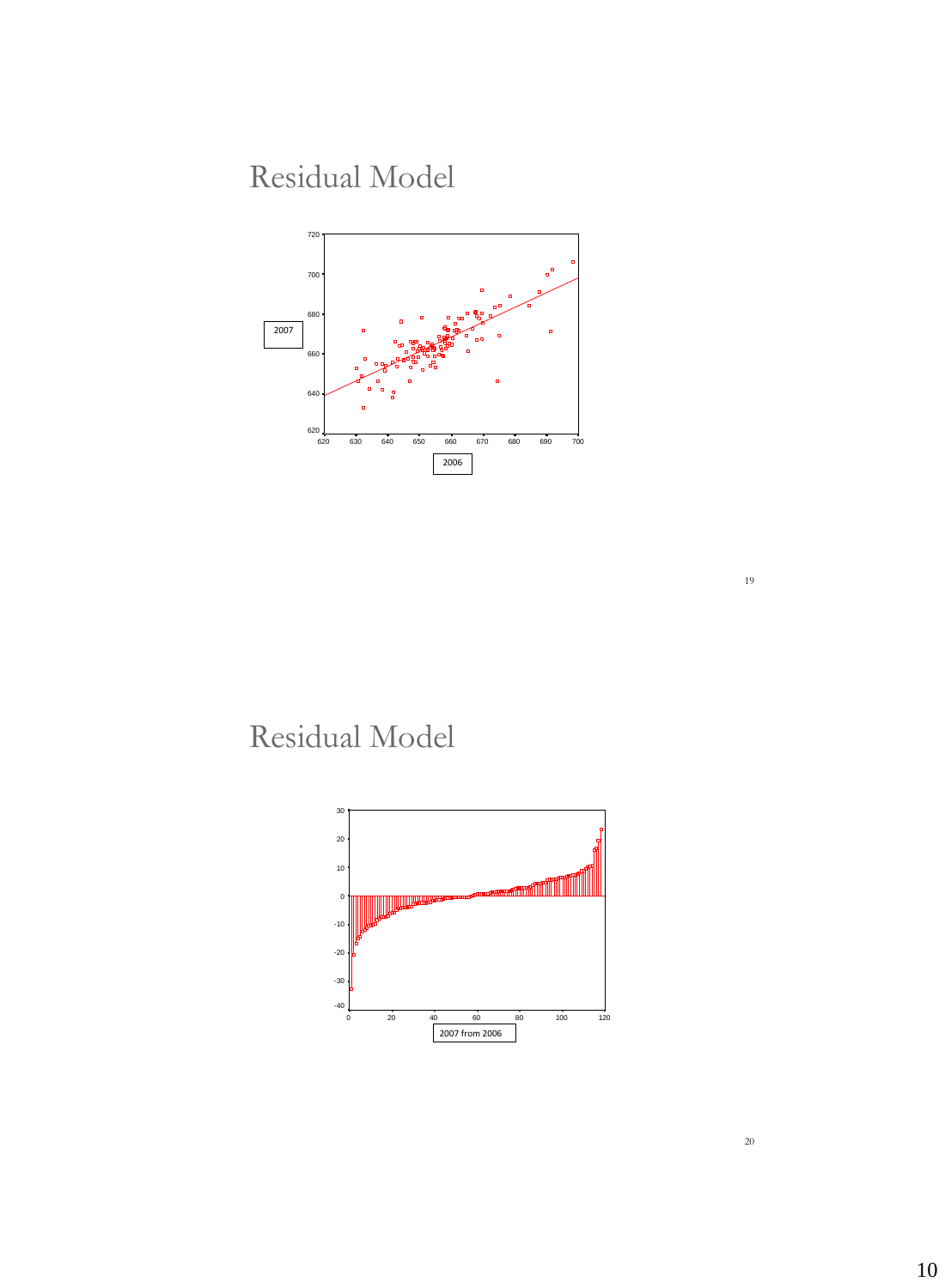Residual Model Stability



Residual Model Stability



22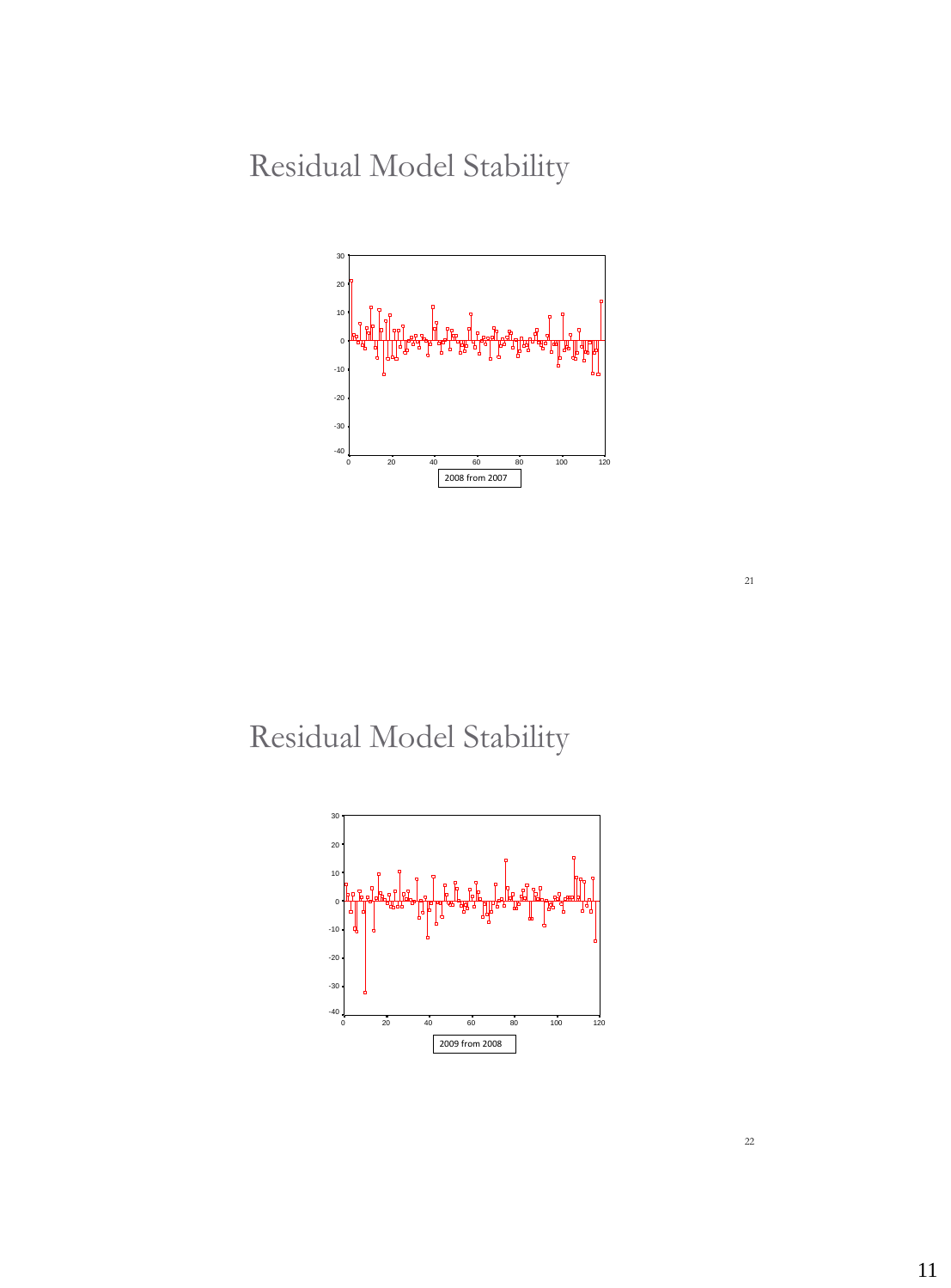# Value-Added Models (VAM)

- Term comes from economics literature; refers to the way in which the value of a product increases from input to output as a result of a production process
- **Problem in educational applications is we don't measure** input or, usually, the production process
- VAMs try instead to control inputs ad hoc to estimate production function
- **Term used indiscriminately**
- A number of varieties including:
	- Gain and residual models
	- **Persistence Models**
	- Some VAMs are mixed models (see next slide)

NCAASE National Center on Assessment and<br>Advancing research on growth measures, models, and policies for improved practice

 $23$ 

#### Hierarchical Linear Models, Mixed Models

- School performance measured more accurately if school nesting is taken into account (Raudenbush & Willms, 1995; Teddlie & Reynolds, 2000)
- Separates individual differences from school differences
- **Protects against certain statistical problems (i.e., aggregation** bias, misestimated standard errors; enables the investigation of randomly varying slopes)
- HLM models (Raudenbush & Bryk, 1989; Webster & Mendro, 1995)
- TVAAS (Sanders, Saxton, & Horn, 1997)
- EVAAS models (Sanders, 2005)
- Some evidence indicating multilevel models are more accurate than difference or residual gain score models (Koretz & Hamilton, 2006)

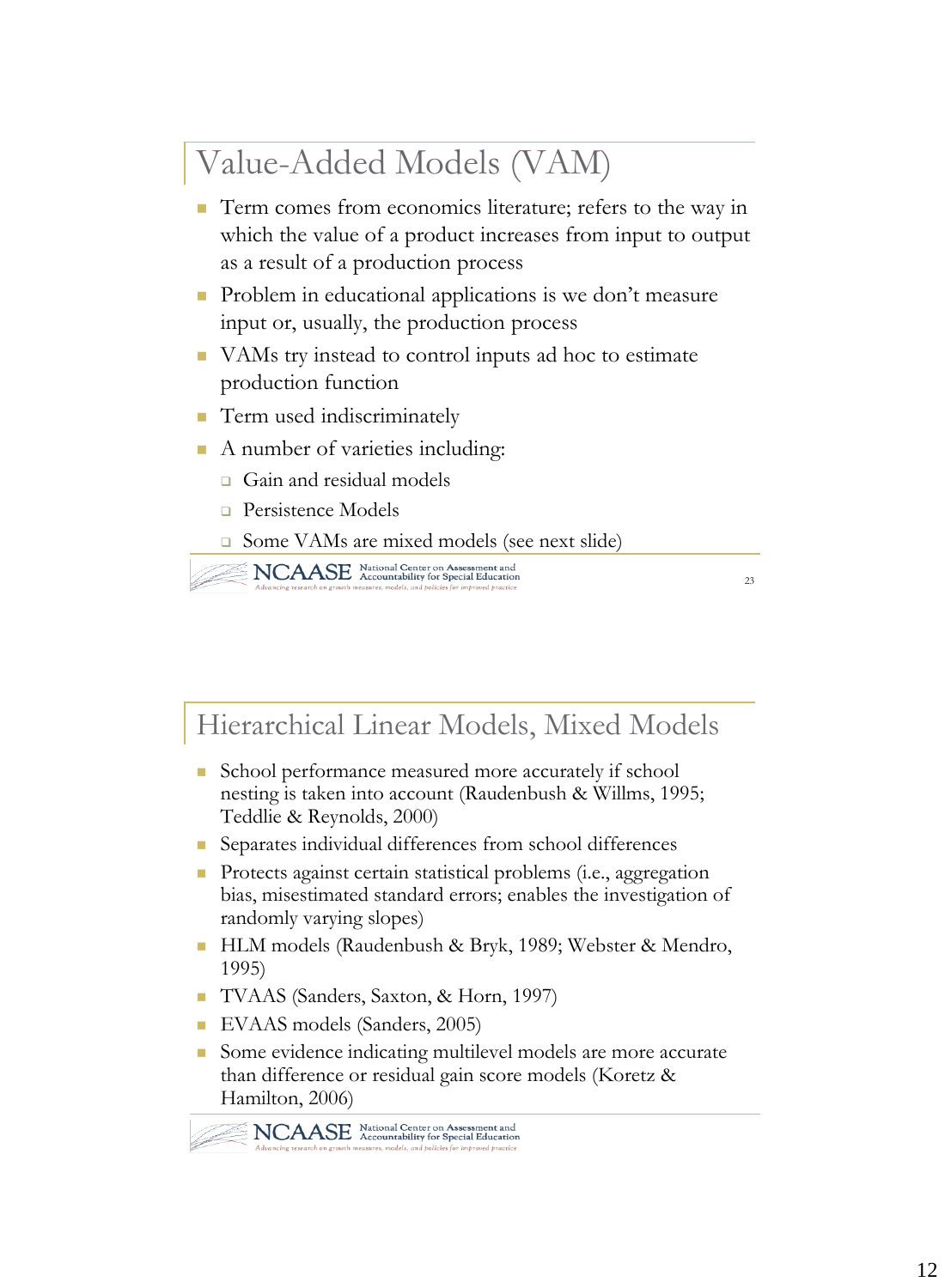

## Piecewise models and seasonal growth

- Number and timing of assessments in growth models very important
- Tracking annual performance may lead to confounding of school effects with out-of-school "seasonal" effects
- Schools may differ in average summer learning
	- Different proportion of students attending summer school
	- □ Different composition of students; more advantaged students show summer gains or less "summer slide" than less advantaged students
- **Piecewise models can be used to examine seasonal effects:**

```
Level-1 (measurement occasions): Ytij = π0ij + π1ij(First Grade) + π2ij(Summer Break)+ π3ik(Second Grade) + e
tij
Level-2 (students): \pi_{0ij} = \beta_{\rho 0j} + \beta_{\rho ij}(a_{Pij}) + r_{0ij}\pi_{pi} = \beta_{pfj} + \beta_{pj}(a_{pj}) + r_{fij}, for each slope parameter
Level-3 (schools): \beta_{\rho 0j} = \gamma_{000} + \gamma_{\rho q s} (W_s) + u_{00j}\hat{\beta}_{pkj} = \gamma_{pq1} + \gamma_{pqr}(\hat{W}_{sj}) + u_{10j} for each slope parameter
```

```
NCAASE National Center on Assessment and
```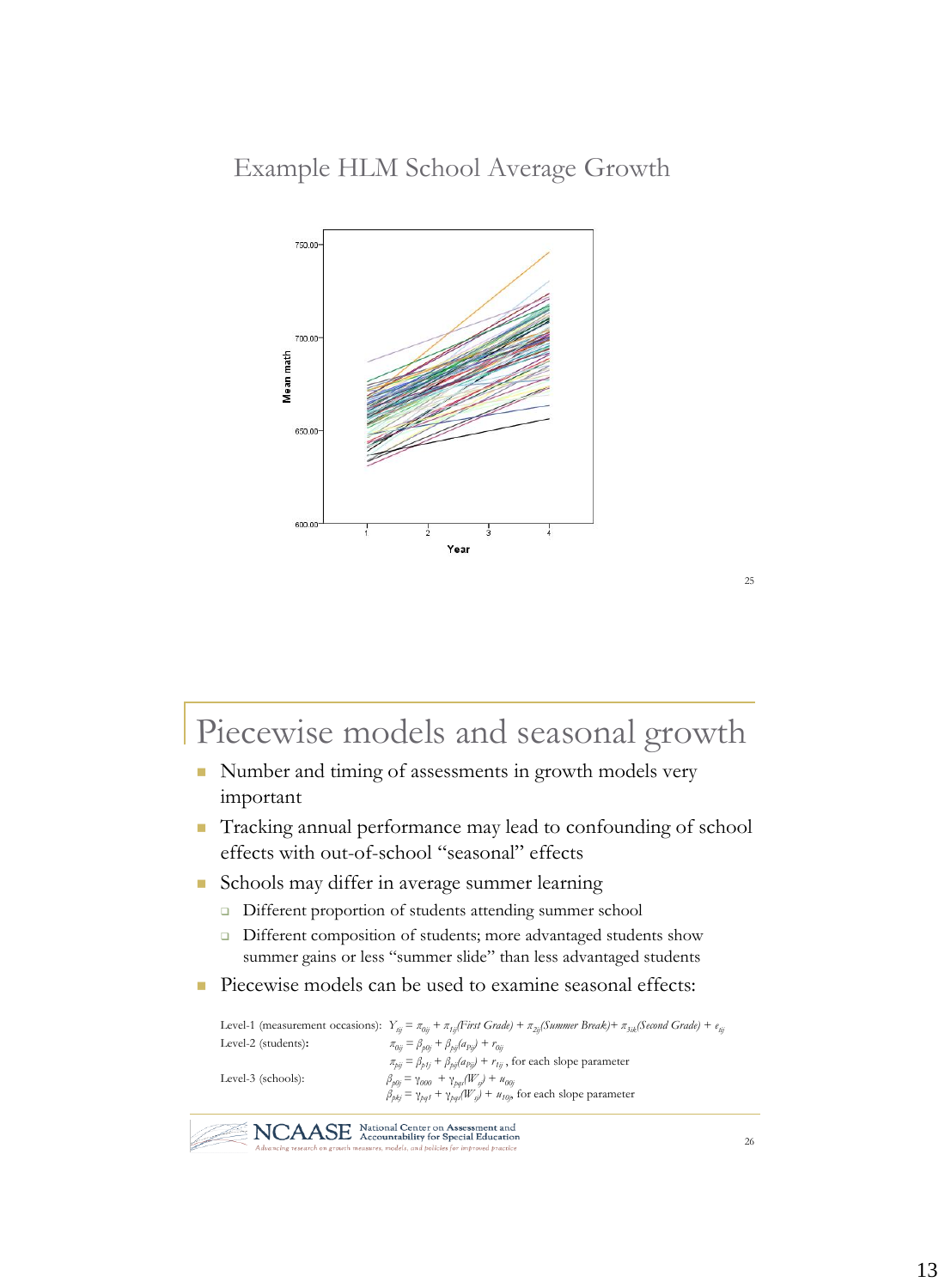



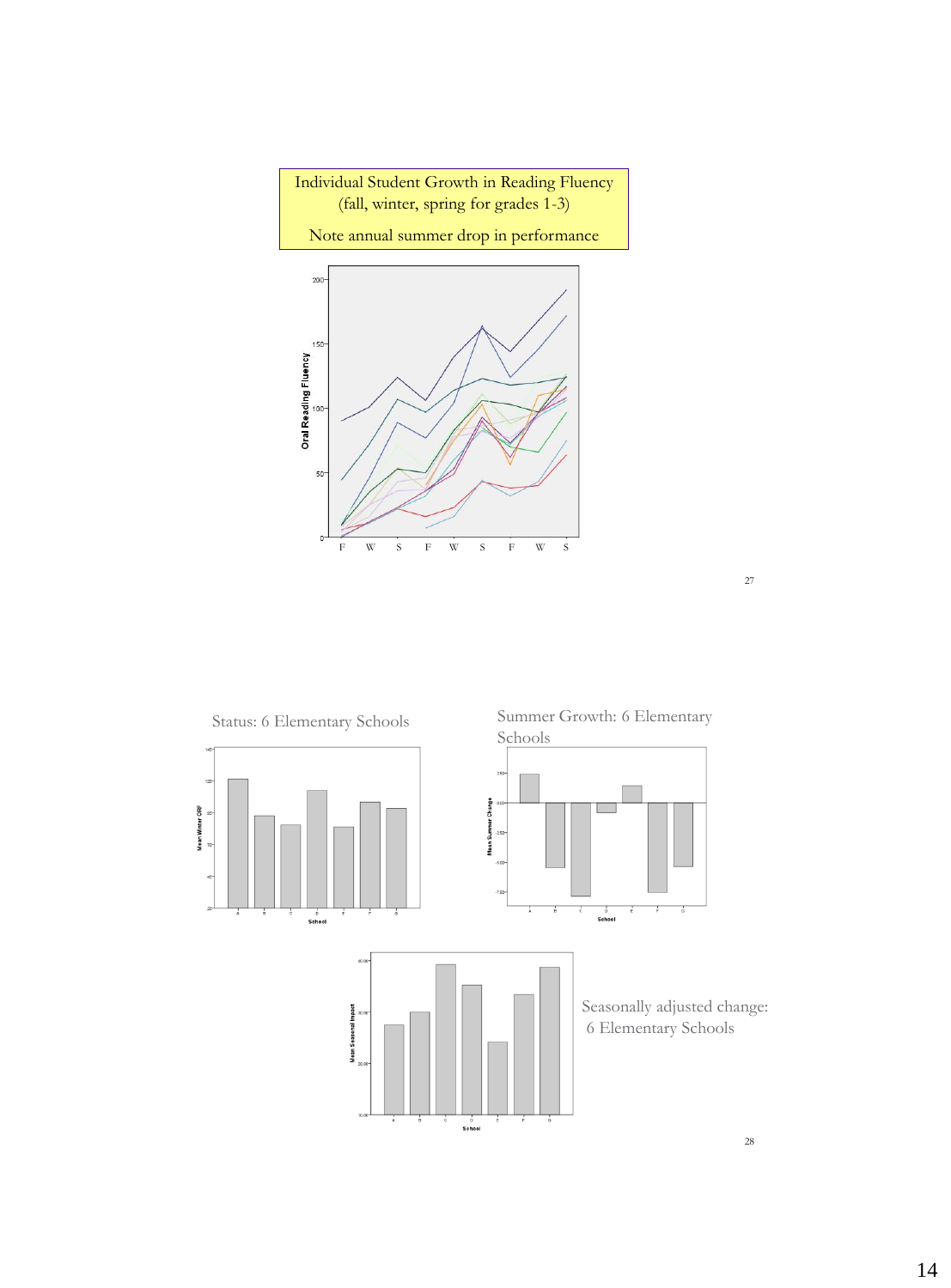### Growth Models

- **Many variations and different statistical approaches**
- Require tracking individual students over time, advantage in that:
	- □ Each student acts as his or her own control (see Stevens, 2005)
	- Focus is on the outcome of interest, student learning
- Vertical scale (debated by some); may not be necessary for relative growth models
- **Functional form important especially for absolute growth models**
- Models also differ in how growth is represented and interpreted
	- **Projection models**
	- Growth to standard
	- **Individual trajectories**
	- Normative interpretations

NCAASE National Center on Assessment and

#### Functional Form

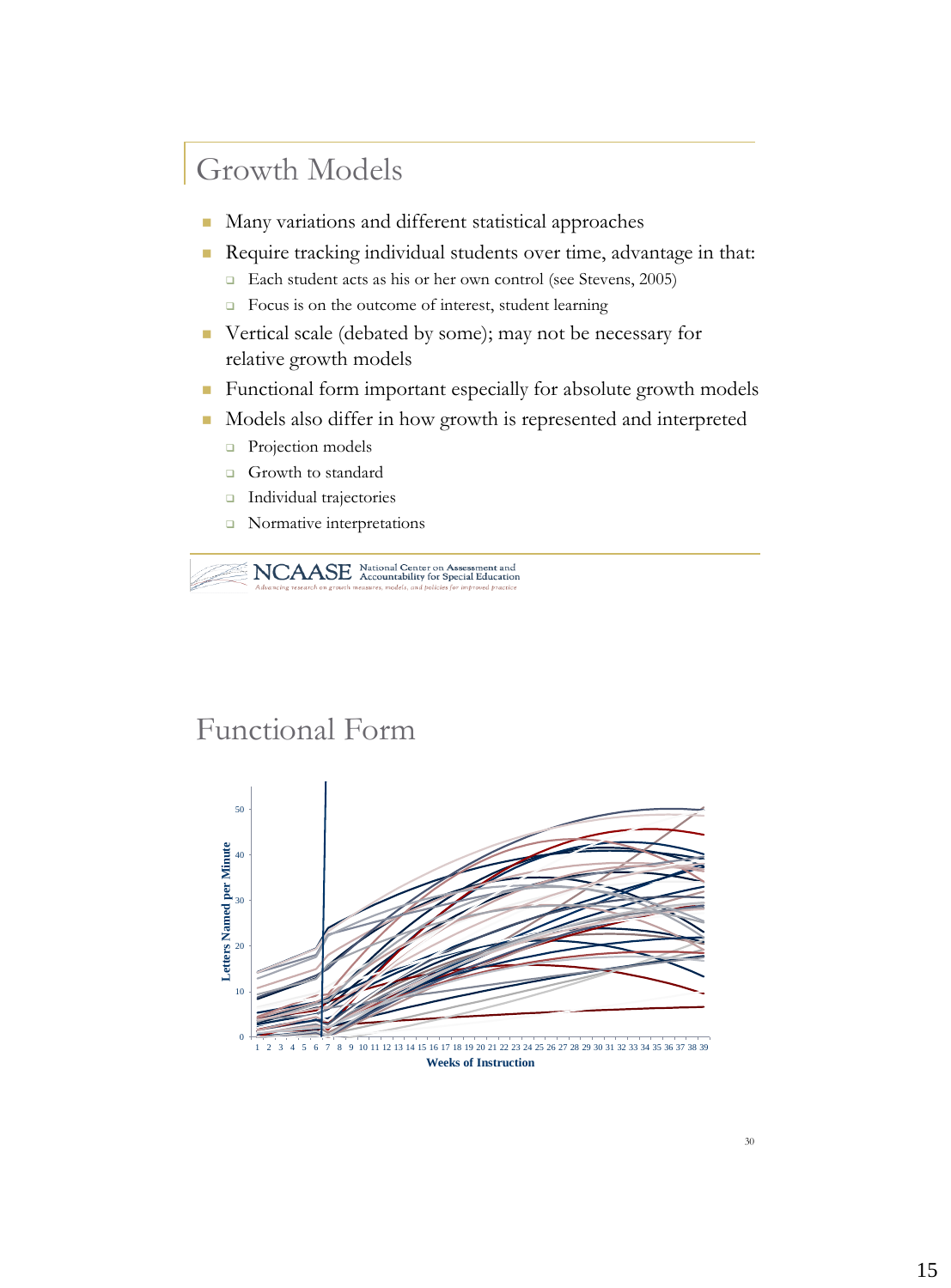#### Example: Growth to Proficiency Model



#### Other Important Features of Growth Models

- Number of Measurements/Timing of measurement
- Use of covariates/conditioning (NCLB; England)
- Stability, reliability
	- Number of assessments important
	- *N*-size an issue
	- Strength of prediction important in prior achievement models
- Regression to the mean
- Handling of missing data
- **Estimation methods**
- **Cohort stability**
- Causal interpretations only with caution

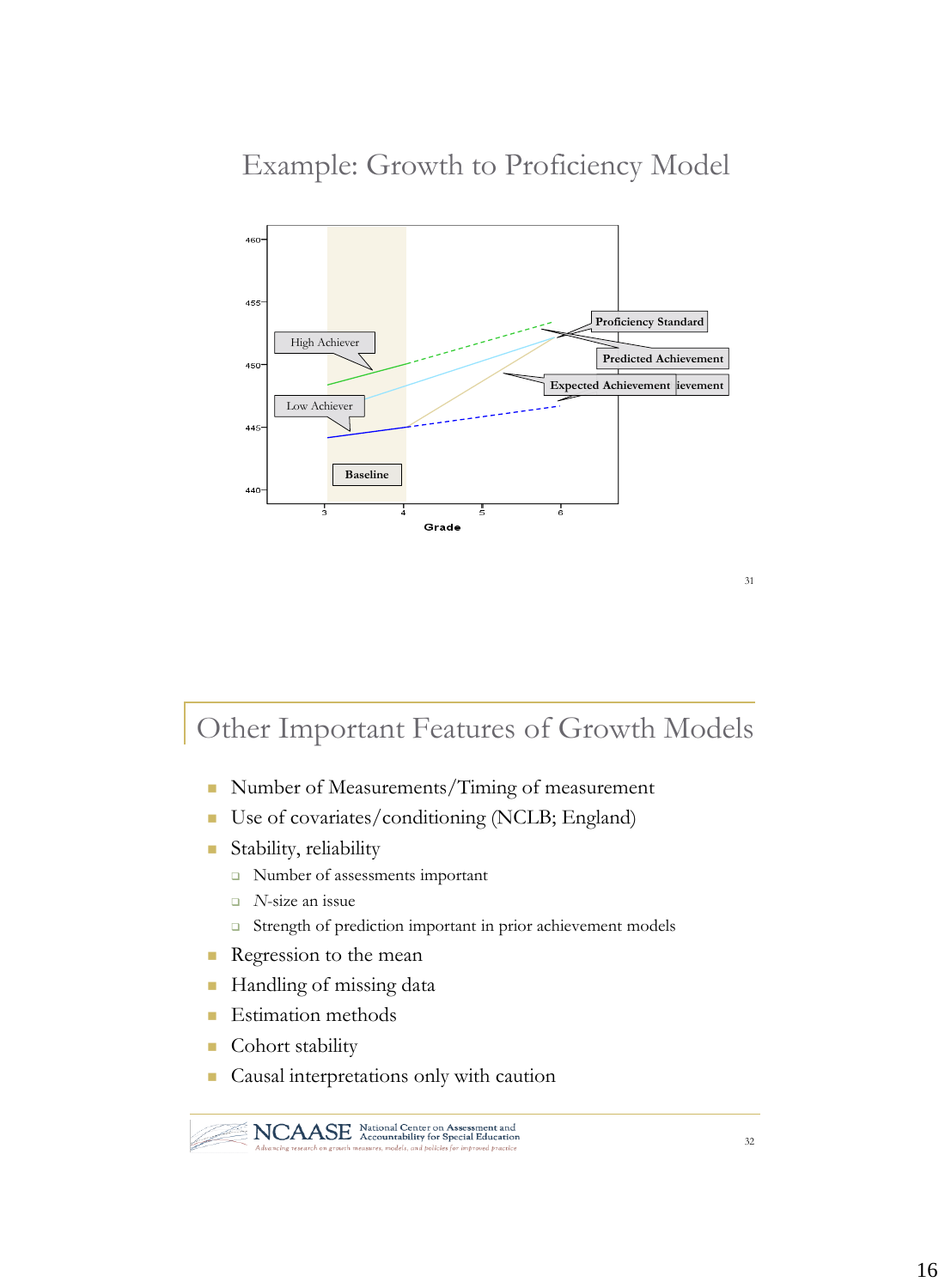Model Choice Matters in Inferences About School Performance (an old slide but a good point)



Cohort Stability-Status?



34 *Figure 2.* Cross-Sample School Growth Rate Change in Mathematics as a Function of the Proportion of Students from Special Populations Excluded from the Accountability Sample (Zvoch & Stevens, 2006)